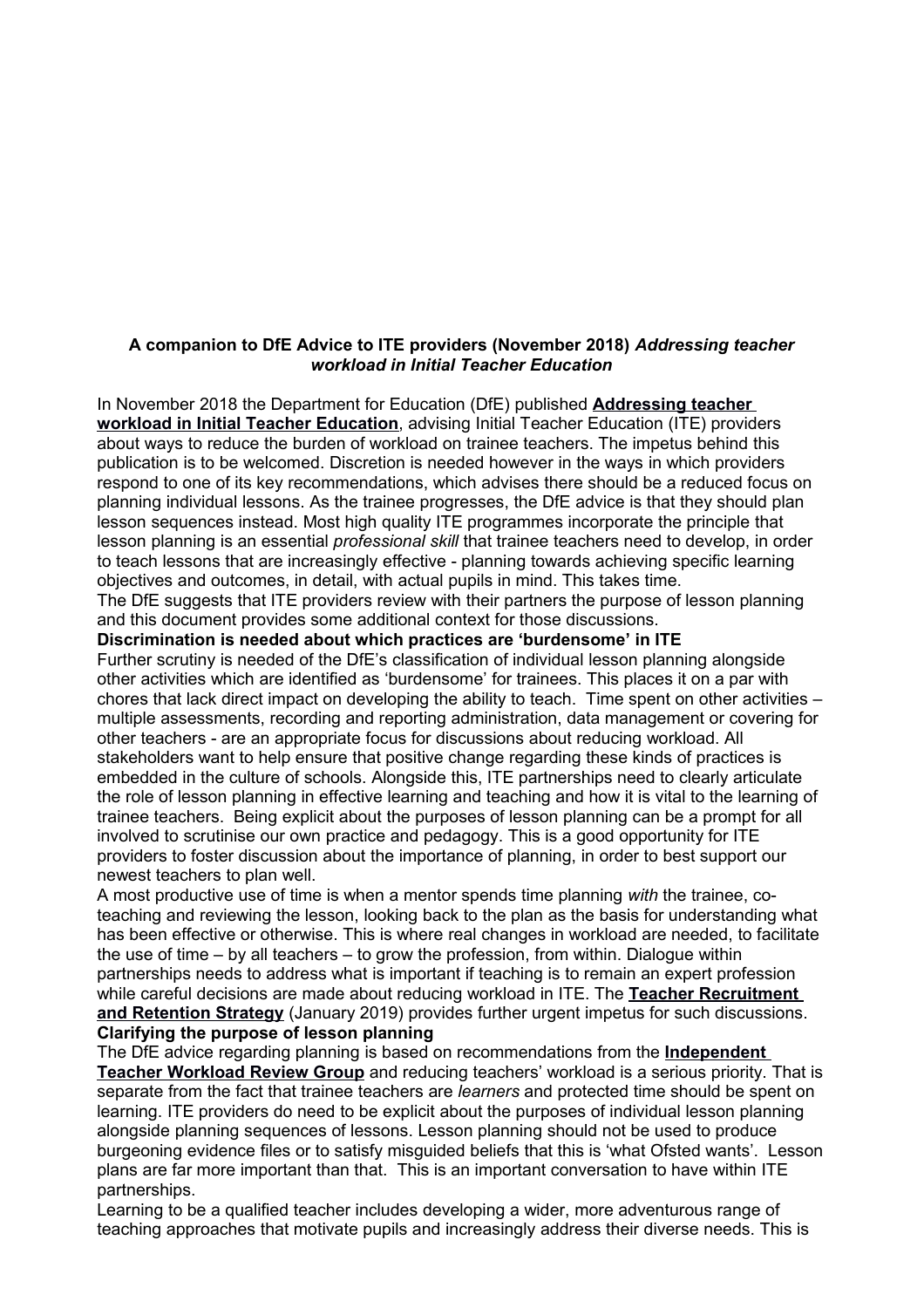not the same as implementing template guides or 'off the peg' schemes of work, no matter how good they are. Becoming a qualified teacher means being able to go further than that. Planning lessons requires trainee teachers to think deeply about important aspects of effective teaching. It is a key professional skill that underpins nearly all of the Teachers' Standards. Quite apart from needing to learn how to 'Plan and teach well-structured lessons' (Standard 4) it is hard to find any of Part One of the Standards that does not indicate the importance of lesson planning including planning individual lessons - in supporting the growing competence of trainees. This is further demonstrated in the clear direction given by the **[Early Career Framework](https://assets.publishing.service.gov.uk/government/uploads/system/uploads/attachment_data/file/773705/Early-Career_Framework.pdf)** that new teachers need to 'Learn how to…' develop specific practices across the range of Standards, nearly all of which cannot be achieved without learning to plan well.

Expectations grow as the training year develops and mentors are key to that development. Trainees need to respond to dialogue with mentors and other experienced teachers following lesson observations and learn to adapt their planning and teaching based on this. It is part of the process by which new teachers learn, which is frequently captured in various forms of a cycle - 'review-plan-teach-review', encouraging trainees to be reflexive. This is a cycle that is supportive and responsive to increasing expectations of the trainee's quality of teaching. **What is meant by** *progression* **in planning for trainee teachers?** 

The DfE document asks providers to review their provision to focus on trainees planning a sequence of lessons rather than preparing individual lesson plans (Principle 1, p. 4). Two case studies within the advice propose that trainees should replace focusing on individual lessons with a focus on planning sequences of lessons, one suggesting that this reflects growing confidence. There is an assumption here that warrants scrutiny - that *progression* for a trainee means moving away from planning individual lessons. There is an impetus here for ITE partnerships to deepen their shared understandings of *progression*. Our best teachers engage with a plan for each lesson in some form, to ensure that all groups of learners can make progress within that session. There is skill in knowing where to focus in a plan and where to generalise; when to revisit a previous plan to select objectives and when to rewrite; who to seek for advice on tackling an obstacle to the class learning and who can be relied on to share a good outline plan. These are all skills that need to be learnt as a trainee and within an early career. Many teachers who struggle, even in later career, have not acquired these skills successfully. Without these skills, even 'off the peg' plans won't have the best impact on pupils' learning. Disappointing progress by a trainee teacher is very often rooted in surface-level knowledge of how to plan, or inconsistent planning. For those who struggle to teach effectively, difficulties are frequently rooted in a flawed understanding of what needs to be in place to help the pupils to learn. This is shown most tangibly in poor quality lesson planning. A professional culture of planning is needed to help alleviate this and to develop all trainees to fulfil their potential. For trainees who learn relatively quickly how to plan for successful lessons, the rhythm of the training year presents continuous opportunities to develop teaching - a new curriculum focus, more adventurous teaching strategies and better ways to meet individual needs. Only a reductive view of teaching can be satisfied that a trainee has 'done' their learning to plan lessons part way through the ITE year. This is not to say that teachers must always 'reinvent the wheel' and plan every lesson from scratch. The point is that planning lessons is core to how teachers learn to teach with increasing effectiveness, throughout their training year.

### **Collaborative planning**

It is unhelpful for teachers to become over-reliant on particular planning formats; without strong pedagogical understanding of what difference it is making, any format becomes formulaic and loses its effectiveness. Trainees need to be inducted into a range of possible ways of planning, including collaborative approaches. The recent project **[Reducing teachers' unnecessary](file:///C:%5CUsers%5CUser%5CDownloads%5CTeaching_School_Alliance_-_Reducing_teacher_workload.pdf)  [workload: the promise of collaborative planning](file:///C:%5CUsers%5CUser%5CDownloads%5CTeaching_School_Alliance_-_Reducing_teacher_workload.pdf)** investigated the effects of whole days dedicated to collaborative planning. It found that 'Teachers valued the dedicated time given to planning and felt that they produced more high quality planning as a result.' Participating schools agreed that it is important for teachers to engage with effective planning processes. Case studies developed by teachers include examples of how to evaluate the effectiveness of planning and its impact on pupil outcomes. The cases model how collaborative, action research approaches can help to build alternative ways of developing and evaluating planning. **Investing in the teaching profession** 

Clearly, it is important to discuss the DfE reports on reducing teacher workload, including planning, among ITE partners. This means considering the details they contain, sharing views of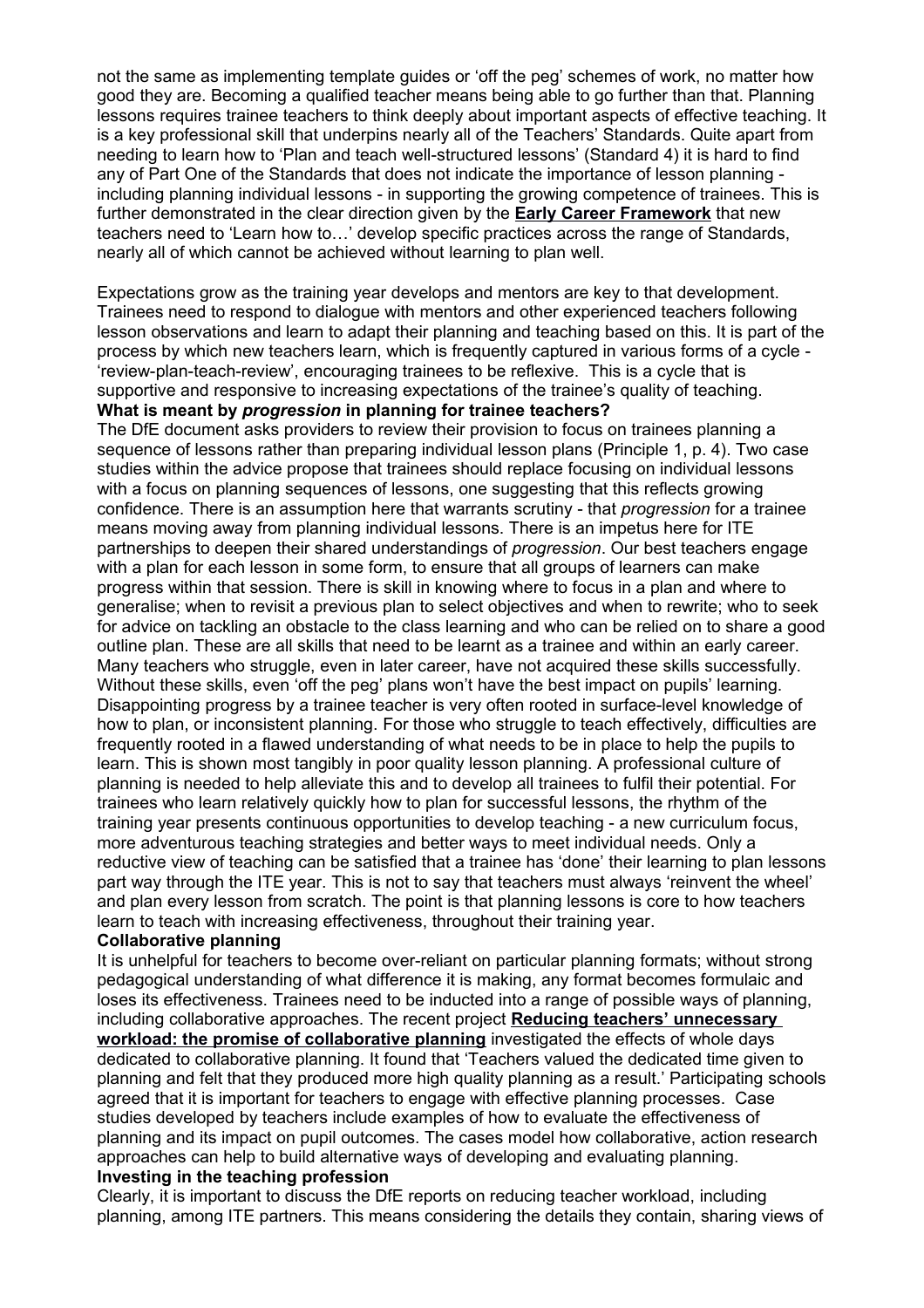learning to teach and carefully considering how we respond to headlines that suggest trainees should be directed to use more text books and 'off-the-shelf' schemes. These resources should of course be acknowledged as useful: trainees should be introduced to valuable teaching materials and develop the capacity to select those which are high quality, and when and how to incorporate such materials into their teaching. The **[Reducing teachers' unnecessary](file:///C:%5CUsers%5Clocaluser%5CDocuments%5CDocuments%5CUCET%20Exec%5C8%20Jan%202019%5CTeaching_School_Alliance_-_Reducing_teacher_workload.pdf)  [workload: the promise of collaborative planning](file:///C:%5CUsers%5Clocaluser%5CDocuments%5CDocuments%5CUCET%20Exec%5C8%20Jan%202019%5CTeaching_School_Alliance_-_Reducing_teacher_workload.pdf)** project emphasises the importance of adapting plans to meet the needs of pupils and the difference that subject expertise can make. Standard planning formats are questioned. It is also recognised that as teachers progress in their career, most are able to spend less time on planning. **[Supporting teachers in the early](https://assets.publishing.service.gov.uk/government/uploads/system/uploads/attachment_data/file/728163/Supporting_teachers_in_the_early_stages_of_their_career_.pdf)  [stages of their career](https://assets.publishing.service.gov.uk/government/uploads/system/uploads/attachment_data/file/728163/Supporting_teachers_in_the_early_stages_of_their_career_.pdf)** (DfE, 2018) identifies lesson planning, including 'medium and long term planning, for the first time' as a key factor impacting on workload. However, workload and wellbeing have a complex relationship. Time needs to be invested with any new learning, so that efficacy, efficiency and esteem can boost wellbeing once the learner is proficient. In order to plan effectively to teach well, teachers need to have learnt approaches that work and that make a difference to their learners. It is an important investment.

*Trainee teachers need to learn how to teach*, and not take on burdensome tasks that are not about developing classroom practice. This is an issue which is further complicated because so many student teachers are, of course, employed within our schools. We need to protect the time needed to learn to plan lessons and to be able to identify where problems in trainees' teaching may originate. The DfE advice is well-intentioned and can help partnerships to achieve this. Deeply thoughtful discussion is needed however, about the purposes of planning and its role in the learning of new teachers.

# *Some questions that may promote further discussion for providers and their partners:*

- *How do we ensure high expectations of effective planning? How do we support trainee teachers to focus on the detail of what their learners need to do to learn effectively?*
- *Is there a shared understanding about the purpose of lesson planning for trainee teachers within ITE partnerships?*
- *How do mentors view their role in planning lessons with trainees? What expectations are there that regular mentor dialogue is an opportunity to extend skills in planning for effective teaching?*
- *Are ITE partnerships satisfied with how progression for a trainee teacher is understood and assessed with regard to planning for pupils to learn?*
- *Do partners discuss progression in terms of increasing, nuanced adaptations in new teachers' plans that will make a difference to pupils' learning?*
- *What opportunities do ITE providers give to trainees to adapt existing schemes of work? How do ITE providers ensure trainees can make considered choices from a range of effective planning formats?*
- *Is one indication of progression being able to increasingly incorporate 'off the peg' lesson plans into one's teaching? What are the advantages and the pitfalls?*
- *Is there scope to prioritise a short collaborative project within the ITE curriculum to evaluate the difference planning can make to an individual; a group; a whole class that better demonstrates the effectiveness of good planning to trainees?*